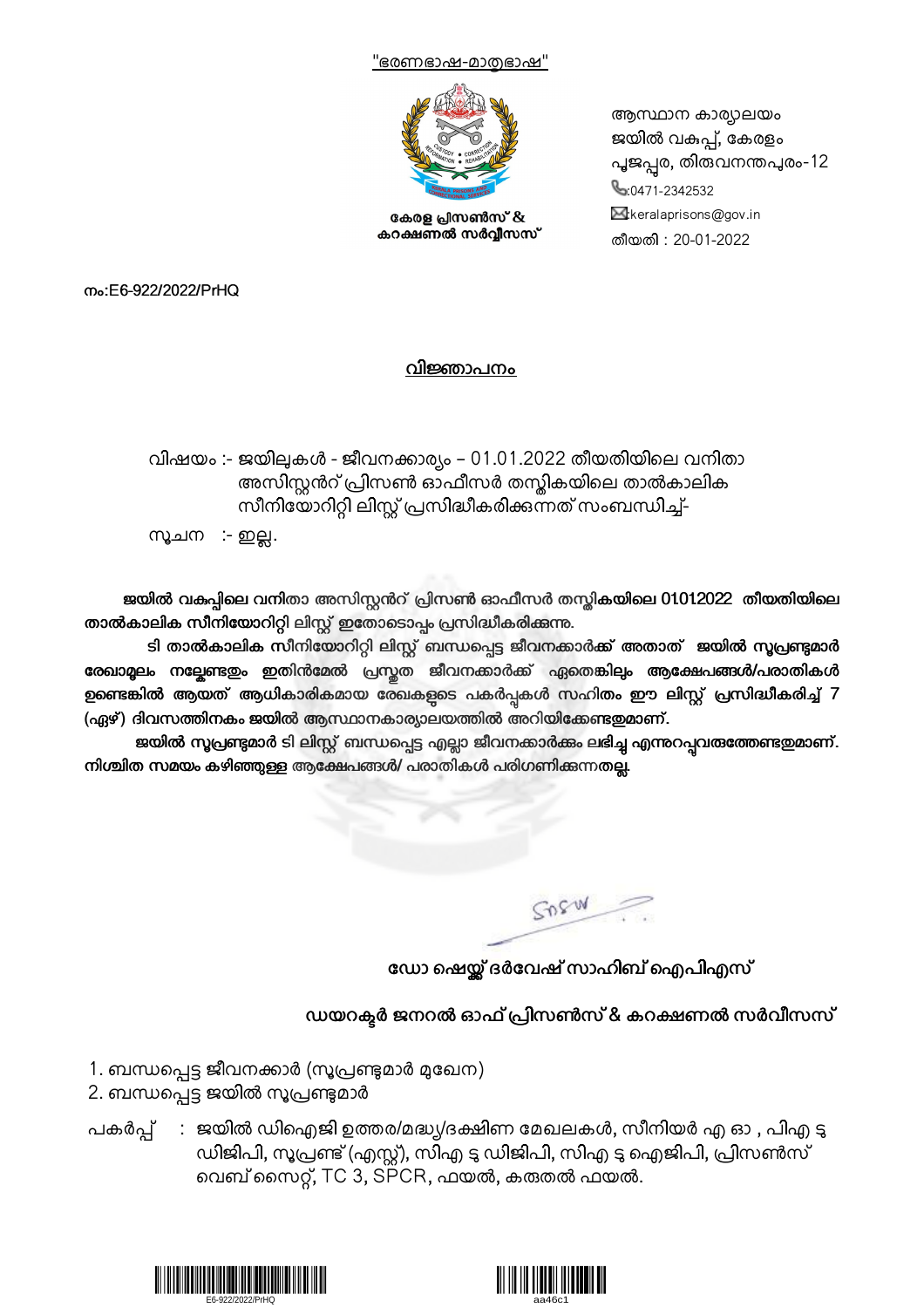## Department of Prisons & Correctional Services, Kerala Provisional Seniority List of Female Assistant Prison Officers as on 01.01.2022 Sanctioned strength 87 - Existing 73 - Vacant 14

| SI.<br><b>No</b> | Name                         | Date of<br><b>Birth</b> | PSC Advice / Govt<br>Letter No & date                   | Date of<br>joining in the<br>Department | Qualification<br>General /<br>Departmental                           | Probation<br>declaration Order<br>No & Date | Order No & Date<br>of Unit change | Remarks |
|------------------|------------------------------|-------------------------|---------------------------------------------------------|-----------------------------------------|----------------------------------------------------------------------|---------------------------------------------|-----------------------------------|---------|
| 1                | Mini Thekkeveettil           |                         | CV(1)3748/06<br>26.05.1977 Dt 22.09.2010<br>KPSC Kannur | 05.10.2010                              | MA, BEd, SET<br><b>KJSOT</b>                                         | JOB-401/14<br>Dt 12.12.2014                 |                                   |         |
| 2                | Sindhu Unnakkandy            | 19.03.1976              | CV(1)3748/06<br>Dt 29.01.2011<br>KPSC Kannur            | 14.02.2011 MA                           | KJSOT                                                                | E7-26618/2014<br>Dt 18.04.2015              |                                   |         |
| 3                | Jalajambika SL               | 20.05.1978              | Advice Letter No.DIG<br>-4157/07 dt<br>07.03.2011       | 02.05.2011 B Com                        | KJSOT                                                                | E7-4008/15<br>Dt 24.05.15                   |                                   |         |
| 4                | Divya R Krishna              |                         | 19.05.1982 RI (4) 4798/2007<br>Dt 10.06.2011            | 01.07.2011                              | MCom<br>kjsot                                                        | E5-<br>1235/17/PrHQ<br>Dt 9.6.2017          |                                   |         |
| 5                | Jisha K M                    |                         | 05.06.1975 GO (Ms)160/11(H)<br>Dt 19.07.2011            | 17.08.2011                              | SSLC<br>kjsot                                                        | E7-24117/14<br>Dt 24.11.2014                |                                   |         |
| 6                | Anuja S Nair                 |                         | 26.03.1986 G.O. (Ms)No.198/2011/<br>Home dt 02.09.2011  | 04.10.2011                              | BА<br><b>KJSOT</b>                                                   | E6-6583/2014<br>Dt 08.05.2014               |                                   |         |
| 7                | Soja N V                     | 12.04.1977              | CV(1)3748/06<br>13.09.2011KPSC<br>Kannur                | 28.09.2011                              | <b>SSLC</b><br><b>KJSOT</b>                                          | E7-22908/2014<br>Dt 13.01.2015              |                                   |         |
| 8                | Geethakumary Amma 30.04.1972 |                         | CV I-3748/2006 dt<br>21.11.11 psc Kannur                | 12.12.2011                              | MA, BEd, Type<br>writing, Diploma in<br>Computer/Teacher<br>Training | E2-10373/14 dt<br>14.11.14 DIG NZ           | E6-20269/14<br>Dt 26.05.16        |         |
| 9                | Sunitha AM                   | 10.03.1976              | RI(4)4798/2007<br>Dt 27.12.2011<br>Thrissur.            |                                         | 21.01.2012 MA, HDC, CTTC                                             | E5-9260/2016<br>Dt 22.08.2016               |                                   |         |
| 10               | Sharmila E S                 | 25.09.1983              | RI(4))4798/07<br>Dt 27.12.2011<br><b>KPSC Thrissur</b>  | 23.01.2012                              | BSc<br><b>KJSOT</b>                                                  | E2-10/170/2014<br>Dt 03.08.2014             |                                   |         |
|                  | 11 Sandhya T                 | 14.09.1980              | CV(1)3748/06<br>Dt 27.02.2012<br>KPSC Kannur            | 26.03.2012                              | <b>BA, PGDCA</b><br>KJSOT                                            | E5-5413/2016<br>Dt 07.10.2016               |                                   |         |
|                  | 12 Reena K M                 | 07.10.1977              | CV(1)3748/06<br>Dt 25.06.2012<br>KPSC Kannur            | 19.07.2012                              | MA, B.Ed<br>KJSOT                                                    | E5-6894/2016<br>Dt 06.10.2016               |                                   |         |
| 13               | Smitha K                     |                         | 28.05.1977 CV(1)3748/06<br>Dt 19.07.2012                | 07.08.2012                              | M.Sc, B.Ed, SET<br>KJSOT                                             | E5-4901/2016<br>Dt 13.07.2016               |                                   |         |
| 14               | Helen Thomas                 | 13.05.1975              | RI(4)4798/2007<br>Dt 05.09.2012<br>Thrissur             | 26.09.2012 MA, BEd                      |                                                                      | E5-9260/2016<br>Dt 22.08.2016               |                                   |         |
| 15               | Anuroopa M                   | 27.12.1973              | CV(1)3748/06<br>Dt 28.01.2013<br>KPSC Kannur            | 11.02.2013                              | BA, HDC<br>KJSOT                                                     | E5-9247/2016<br>Dt 18.07.2016               |                                   |         |
| 16               | Jeena Panayan                | 04.03.1982              | CV(1)3748/06<br>Dt 07.05.2013<br>KPSC Kannur            | 25.05.2013                              | BCom, PGDCA<br>KJSOT                                                 | E5-12751/17<br>Dated<br>10.08.2017          |                                   |         |



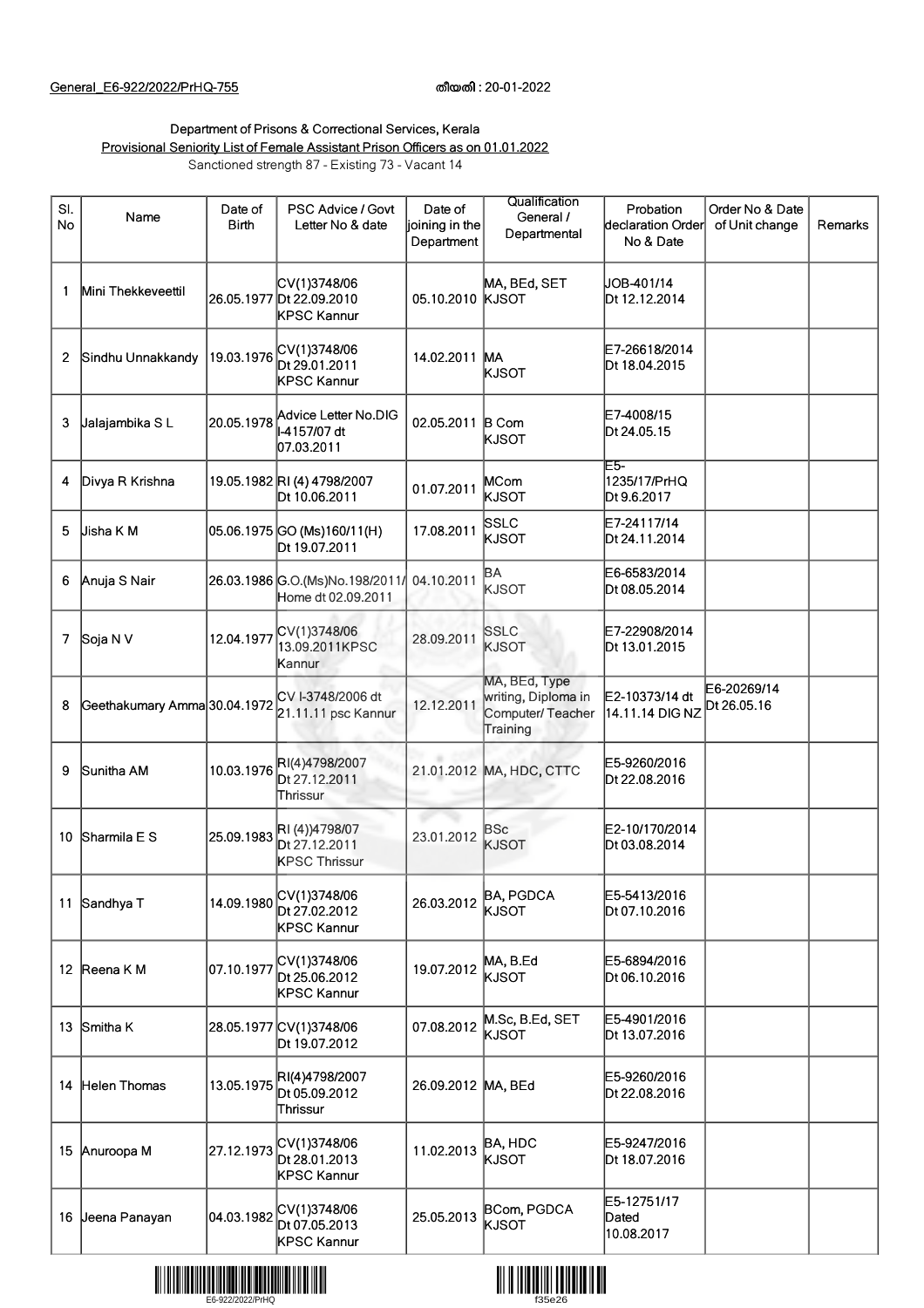| 17 | Usha MK           | 12.11.1979 | CV(1)3748/06<br>Dt 07.05.2013<br>KPSC Kannur            | 30.05.2013                      | <b>B Sc, PGDCA</b><br>KJSOT | E5-9253/2016<br>Dt 19.07.2016          |  |
|----|-------------------|------------|---------------------------------------------------------|---------------------------------|-----------------------------|----------------------------------------|--|
| 18 | Sheeba MV         | 10.12.1975 | CV(1)3748/06<br>Dt 18.06.2013<br>KPSC Kannur            | 26.06.2013                      | <b>BCom</b><br>KJSOT        | E5-9250/2016<br>Dt 25.07.2016          |  |
| 19 | Barkath Beevi     | 25.05.1974 | CV(1)3748/06<br>Dt 24.06.2013<br>KPSC Kannur            | 11.07.2013                      | SSLC<br>KJSOT               | E5-6891/2016<br>Dt 21.07.2016          |  |
| 20 | Sheeba M          |            | 06.03.1977 C5(1) 3748/2006<br>Dt 24.06.2013             | 15.07.2013                      | Pre-Degree<br>KJSOT         | E5-9243/2016<br>Dt 22.07.2016          |  |
| 21 | Renny Joy         | 09.03.1979 | RI(4)4798/2007<br>Dt 06.07.2013<br>Thrissur             |                                 | 27.07.2013 BSc, PGDCA       | E5-19632/17/<br>PrHQ dated<br>20.10.17 |  |
| 22 | Saritha Gopinath  | 16.11.1980 | RI(4)4798/2007<br>Dt 06.07.2013<br>∏hrissur             | 29.07.2013                      | $\sf PDC$<br>KPR            | E5-13786/17<br>Dated 11.8.17           |  |
| 23 | Sujarani A J      | 25.05.1971 | Advice No.DIG I-<br>4157/2007 dt<br>23.07.2013          | 14.08.2013                      | BSc, BEd<br>KJSOT           | E5-23645/2016<br>Dt 23.01.2017         |  |
|    | 24 Deepa K P      |            | CV(1)3748/06<br>03.04.1980 Dt 30.08.2013<br>KPSC Kannur | 30.09.2013                      | MSc<br>KJSOT                | E6-1450/2020/<br>prhq dt 22.01.21      |  |
| 25 | Honeymol B M      | 11.05.1980 | RI(4)4798/2007<br>Dt 25.09.2013<br>Thrissur             | 11.11.2013                      | <b>BSc</b><br>KPR           | CPV-3(E)107/16<br>Dt 31.05.2016        |  |
| 26 | Beena Kanjirakkol | 04.02.1978 | CV(1)3748/06<br>Dt 23.12.2013<br><b>KPSC Kannur</b>     | 09.01.2014                      | <b>SSLC</b><br><b>KJSOT</b> | E5-9258/2016<br>Dt 25.07.2016          |  |
|    | 27 Ambily M S     | 02.01.1983 | RI(4) 4798/07<br>Dt 12.02.2014<br><b>KPSC Thrissur</b>  | 19.03.2014 BSc, BEd<br>in a con |                             | CPV-<br>3(E)117(2)/16<br>Dt 15.06.2016 |  |
| 28 | Jisha P M         | 15.04.1983 | CV(1)3748/06<br>Dt 13.03.2014<br><b>KPSC Kannur</b>     | 01.04.2014                      | Degree<br><b>KJSOT</b>      | E5-1219(A)2016<br>Dt 18.04.2016        |  |
| 29 | <b>Bindhu M</b>   | 15.02.1979 | CV(1)3748/06<br>Dt 01.04.2014<br>KPSC Kannur            | 07.05.2014                      | M.com<br><b>KJSOT</b>       | E2-4597/17/DIG<br>PNZ dt 17.7.17       |  |
| 30 | Sindhu John       | 01.06.1972 | RI(4)4798/2007<br>Dt 29.08.2014                         | 26.09.2014                      | M.Sc, B.Ed<br>KJSOT         | CPV 3(E)) 422(5)<br>2017 dt 14.11.17   |  |
| 31 | Jayasree CB       | 30.05.1973 | RI(4)4798/2007<br>Dt 29.08.2014<br>Thrissur             | 22.09.2014                      | MSc, BEd<br>KJSOT           | CPV 3(E) 422 (5)<br>2017 dt 14.11.17   |  |
|    | 32 Renuka M V     | 25.05.1972 | RI(4)4798/2007<br>Dt 20.05.2015<br>Thrissur             | 15.07.2015 MSc, JDC             |                             | CPV 3(E) 422 (5)<br>2017 dt 14.11.17   |  |
| 33 | Lijimol A S       |            | 08.04.1980 By Transfer<br>E6-8089/2016<br>Dt 30.06.2016 |                                 | 02.07.2016 BA, KJSOT        | E5-15523/18/<br>PrHQ dt 16.7.18        |  |
| 34 | Veena Chandran    | 30.05.1986 | G.O.(P) 2319/18/<br>Home dated<br>08.08.2018            | 29.08.2018 SSLC                 |                             | Not declared                           |  |
|    |                   |            |                                                         |                                 |                             |                                        |  |



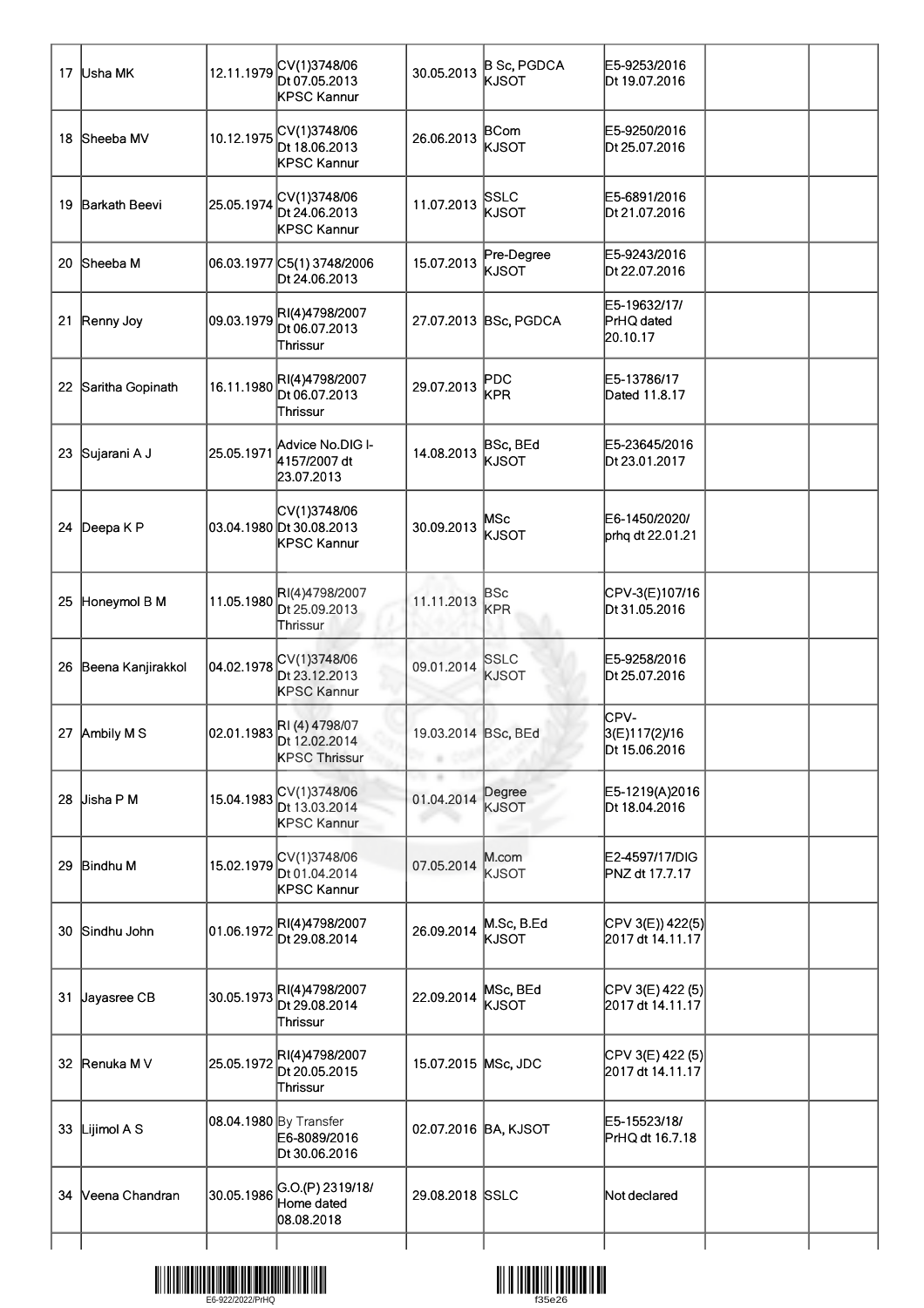|    | 35 Raji V          |            | By transfer -<br>21.05.1981 Order No.E6-<br>30048/2019/Prhq<br>dated 19.02.2020 | 24.02.2020 NHSE       |                                                            | Not declared |  |
|----|--------------------|------------|---------------------------------------------------------------------------------|-----------------------|------------------------------------------------------------|--------------|--|
| 36 | Seethini M S       |            | 19.05.1991 KLR 4-1/2/2019-<br>KPSC dt 08.05.2020                                |                       | 25.06.2020 BSc Physics                                     | Not declared |  |
| 37 | Anusree K          |            | 22.08.1993 KLR 4-1/2/2019-<br>KPSC dt 08.05.2020                                | 23.06.2020            | VHSC<br><b>BSc Electronics</b>                             | Not declared |  |
| 38 | Resmi R            |            | 20.05.1992 KLR 4-1/2/2019-<br>KPSC dt 08.05.2020                                | 25.06.2020            | <b>MSc Analytical</b><br>Chemistry, SET                    | Not declared |  |
| 39 | Neethu M V         |            | 11.07.1992 KLR 4-1/2/2019-<br>KPSC dt 08.05.2020                                | 25.06.2020 Plus 2     |                                                            | Not declared |  |
| 40 | Anaswara S         |            | 09.04.1995 KLR 4-1/2/2019-<br>KPSC dt 08.05.2020                                | 24.06.2020 BSc Maths  |                                                            | Not declared |  |
| 41 | <b>Jinimol K M</b> |            | 10.05.1988 KLR 4-1/2/2019-<br>KPSC dt 08.05.2020                                | 22.06.2020            | <b>BSc Maths</b><br><b>MBA</b>                             | Not declared |  |
| 42 | Krishna Prabha P S |            | 20.05.1993 KLR 4-1/2/2019-<br>KPSC dt 08.05.2020                                | 23.06.2020            | MSc Zoology                                                | Not declared |  |
| 43 | Shini P            |            | 10.04.1987 KLR 4-1/2/2019-<br>KPSC dt 08.05.2020                                | 22.06.2020            | <b>BA Economics</b><br><b>BEd Social Science</b>           | Not declared |  |
| 44 | Dhanya M           |            | 07.03.1994 KLR 4-1/2/2019-<br>KPSC dt 08.05.2020                                | 26.06.2020 BA History |                                                            | Not declared |  |
| 45 | Divya Chandran G   |            | 30.05.1987 KLR 4-1/2/2019-<br>KPSC dt 08.05.2020                                | 22.06.2020            | BSc, BEd Maths<br>KTET                                     | Not declared |  |
| 46 | Habeeba K          |            | 03.03.1985 KLR 4-1/2/2019-<br>KPSC dt 08.05.2020                                |                       | <b>BSc Chemistry</b><br>29.06.2020 BEd Physical<br>Science | Not declared |  |
|    | 47 Aswathy V S     |            | 25.05.1990 KLR 4-1/2/2019-<br>KPSC dt 08.05.2020                                | 22.06.2020            | BA, Diploma in<br>Health Inspector                         | Not declared |  |
|    | 48 Sangeetha P S   |            | 20.05.1987 KLR 4-1/2/2019-<br>KPSC dt 08.05.2020                                | 23.06.2020 Plus 2     |                                                            | Not declared |  |
| 49 | Sunitha D V        | 04.10.1993 | KLR 4-1/2/2019-<br>KPSC dt 08.05.2020                                           | 23.06.2020 B Tech     |                                                            | Not declared |  |
| 50 | Anuja V P          | 27.05.1992 | KLR 4-1/2/2019-<br>KPSC dt 08.05.2020                                           | 22.06.2020            | <b>BSc Maths</b><br><b>BEd Maths</b>                       | Not declared |  |
| 51 | Gayathri M S       | 25.05.1990 | KLR 4-1/2/2019-<br>KPSC dt 08.05.2020                                           |                       | 24.06.2020 M Com Finance                                   | Not declared |  |
| 52 | Bindhuja V S       |            | SR I(3) 6917/16/SW<br>29.01.1993 SR I-3/50018/2018-<br>KPSC dt 13.05.2020       |                       | 11.06.2020 BSc Botany                                      | Not declared |  |
| 53 | Manjusha M         |            | 02.05.1990 KLR 4-1/2/2019-<br>KPSC dt 16.10.2020                                | 19.11.2020            | BSc Chemistry,<br>BEd                                      | Not declared |  |
| 54 | Sheeja H           |            | 25.05.1982 KLR 4-1/2/2019-<br>KPSC dt 16.10.2020                                | 25.11.2020 SSLC       |                                                            | Not declared |  |
|    | 55 Arya A L        |            | 09.11.1990 KLR 4-1/2/2019-<br>KPSC dt 16.10.2020                                |                       | 19.11.2020 BSc Physics                                     | Not declared |  |
| 56 | Shilpa M K         |            | 16.02.1992 KLR 4-1/2/2019-<br>KPSC dt 16.10.2020                                |                       | 23.11.2020 Plus 2 Science                                  | Not declared |  |
|    |                    |            |                                                                                 |                       |                                                            |              |  |